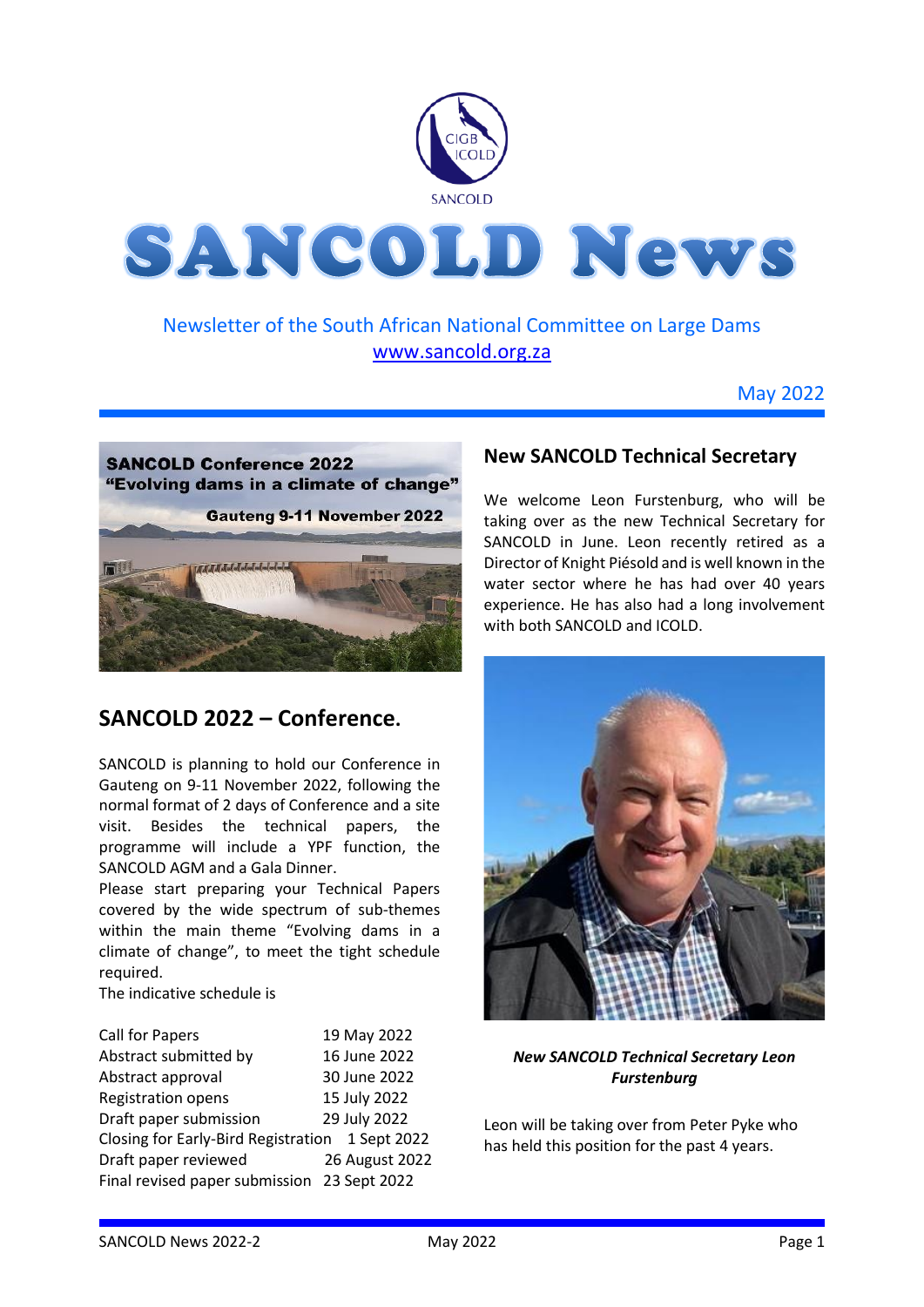### **Membership Contact Details**

Please inform the SANCOLD Secretary of changes in your e-mail address or other contact details so that our SANCOLD database stays current and you don't miss important announcements or get into arrears with your membership fees.

E-mail[: Secretary@SANCOLD.org.za](mailto:Secretary@SANCOLD.org.za)

# **SANCOLD-SAIAE Collaboration**

SANCOLD has signed an agreement with the SA Institute of Agricultural Engineers (SAIAE) in March to share Secretarial functions and thereby reduce costs and improve efficiency for both organisations. There will be no change experienced by members except that they may receive Emails from [admin@sancold.org.za](mailto:admin@sancold.org.za) which is the contact point for the new Secretariat.



*Chikondi Gurira*

The existing Email address [secretary@sancold.org.za](mailto:secretary@sancold.org.za) should still be used by members unless directly answering an Email from the Secretariat. The Business Manager for the Secretariat is Chikondi Gurira and we

welcome her and her team to the SANCOLD family and hope that the collaboration will be very successful for both organisations.



#### **SAIAE Biennial Symposium**

SAIAE recently released the date for their upcoming Symposium. The details are shared with SANCOLD members as part of the greater agricultural industry in South Africa.

For members who are interested in joining SAIAE's mailing list for further updates, the online invite with the option to subscribe to SAIAE's mailing list, is accessed on [https://mailchi.mp/71f29dcd19e7/saiaebi](https://mailchi.mp/71f29dcd19e7/saiaebiennial-symposium-2022) [ennial-symposium-2022.](https://mailchi.mp/71f29dcd19e7/saiaebiennial-symposium-2022)

### **JG AFRIKA CENTENARY**

JG Afrika, a proudly South African consulting engineering firm and SANCOLD Corporate Member, is celebrating 100 years of engineering and environmental excellence. This significant milestone bears testament to the skills, experience, dedication, and passion of a strong team of people who are committed to JG Afrika's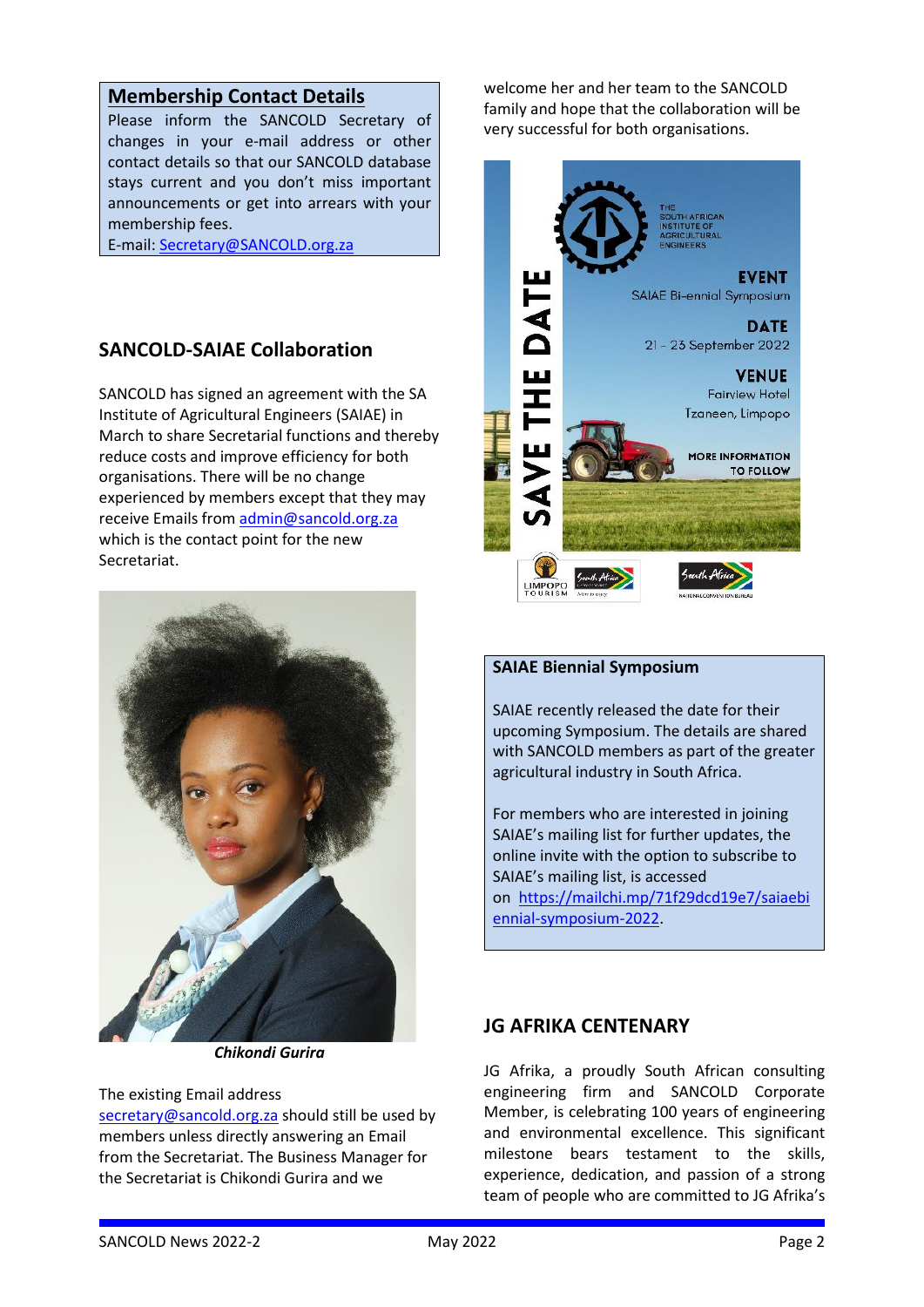core values of 'Experience', 'Quality' and 'Integrity'.

The company was first founded in Johannesburg in 1922 and was formally known as Jeffares & Green and has since grown into a leading multidisciplinary engineering and environmental consultancy operating locally and internationally. "I am exceptionally proud of this accomplishment as it demonstrates the sustainability of our business. There are only a few South African companies and now only two local engineering firms to have reached this milestone. Over the years, we have survived a world war, many farreaching changes in government and its ideologies and, more recently, a pandemic that has wreaked havoc on the global economy. We have always been quick to adapt to change and emerge stronger than before," Paul Olivier, Managing Director of JG Afrika, says.



*Paul Oliver MD of JG Afrika*

Apart from the main operating company focusing on the provision of consulting services in all fields of civil and structural engineering, the firm has since grown its professional service offering to now include as many as 23 different disciplines and fields of expertise. These are in high demand and the company's extensive skills and experiences are being deployed in large infrastructure through to smaller communitybased projects.

Our Congratulations and Best Wishes for the next 100 years.

# **SANCOLD Scholarship for 2022:**

As general support to research into aspects around dams, SANCOLD continues to support two post-graduate students in 2022. SANCOLD is proud to announce that the 2022 Scholarship will be shared by two of the deserving applicants who will receive R50 000 each to supplement their studies in 2022.

There were 4 applicants from 3 universities vying for the Scholarship and the wide scope and level of research proposals was high making adjudication difficult.

The awards went to Caitlin Heidbreder from University of Stellenbosch with her MSc research proposal on fishway hydraulic designs at river abstraction works' weirs and flow gauge station weirs, under the guidance of Prof Gerrit Basson and to Udhav Maharaj of University of Kwa-Zulu Natal who will complete his PhD on "Improved Performance and Development of a Framework for Uncertainty Estimation for Design Flood Estimation Models in South Africa: SCS-SA Model Case Study" guided by Prof Jeff Smithers at the University of KwaZulu-Natal.



*Caitlin Heidbreder*